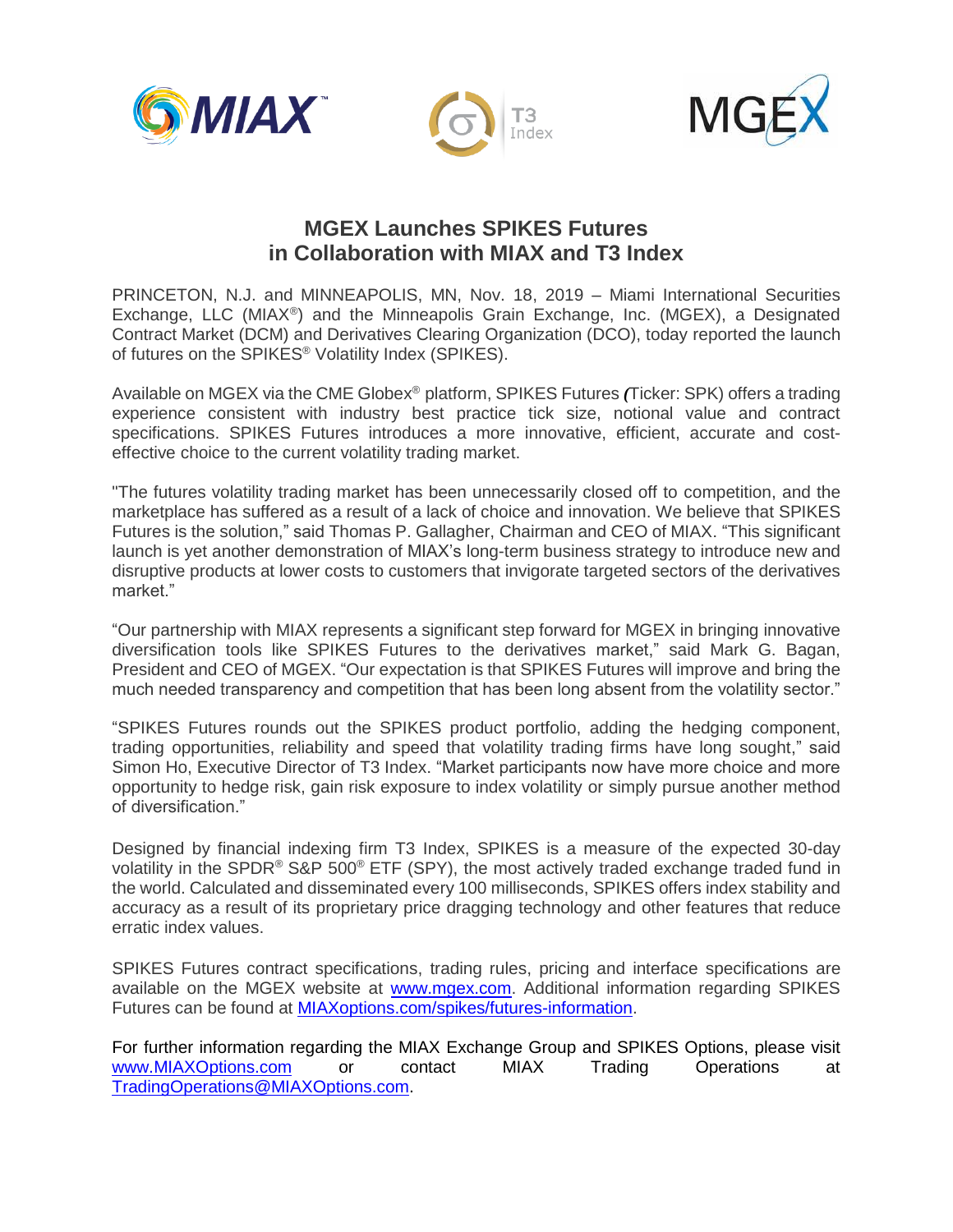## **Corporate Communications Contact**:

**MIAX** Dominique Prunetti-Miller (609) 897-1465 [dprunetti@miami-holdings.com](mailto:dprunetti@miami-holdings.com)

**MGEX**  Hallie Nippoldt (612) 321-7158 [marketing@mgex.com](mailto:marketing@mgex.com)

**T3 Index**  Simon Ho +61 (0) 410 330 565 sho@t3index.com

## **About MIAX**

Miami International Holdings, Inc. (MIH) is the parent holding company of Miami International Securities Exchange, LLC (MIAX®), MIAX PEARL, LLC (MIAX PEARL®) and MIAX Emerald, LLC (MIAX Emerald™ and together with MIAX and MIAX PEARL, the MIAX Exchange Group), three fully electronic options trading exchanges.

MIAX, MIAX PEARL and MIAX Emerald leverage the MIAX Exchange Group's industry-leading technology and infrastructure to provide their member firms with traditional pricing and pro rata allocation (MIAX), maker-taker pricing and price-time allocation (MIAX PEARL) market structures, and a hybrid market structure with maker-taker pricing and pro rata allocation (MIAX Emerald).

MIAX Options serves as the exclusive exchange venue for cash-settled options on the SPIKES® Volatility Index (Ticker: SPIKE), a measure of the expected 30-day volatility in the SPDR® S&P 500® ETF (SPY).

The MIAX Exchange Group's executive offices and National Operations Center are located in Princeton, NJ, with additional offices located in Miami, FL.

MIH also owns a controlling interest in the Bermuda Stock Exchange.

To learn more about MIH and the MIAX Exchange Group visit [www.MIAXOptions.com.](http://www.miaxoptions.com/)

## **About MGEX**

MGEX, a Designated Contract Market (DCM) and Derivatives Clearing Organization (DCO), was established in 1881 and is the only market for Hard Red Spring Wheat (HRSW), SPIKES Futures, National Corn Index (NCI), National Soybean Index (NSI), Hard Red Winter Wheat Index (HRWI), Hard Red Spring Wheat Index (HRSI), and Soft Red Winter Wheat Index (SRWI) futures and options, as well as for HRSW calendar spread options (CSOs). In addition, MGEX provides DCM, DCO and cash market services to business partners in an array of asset classes. To learn more about MGEX visit [www.mgex.com.](http://www.mgex.com/)